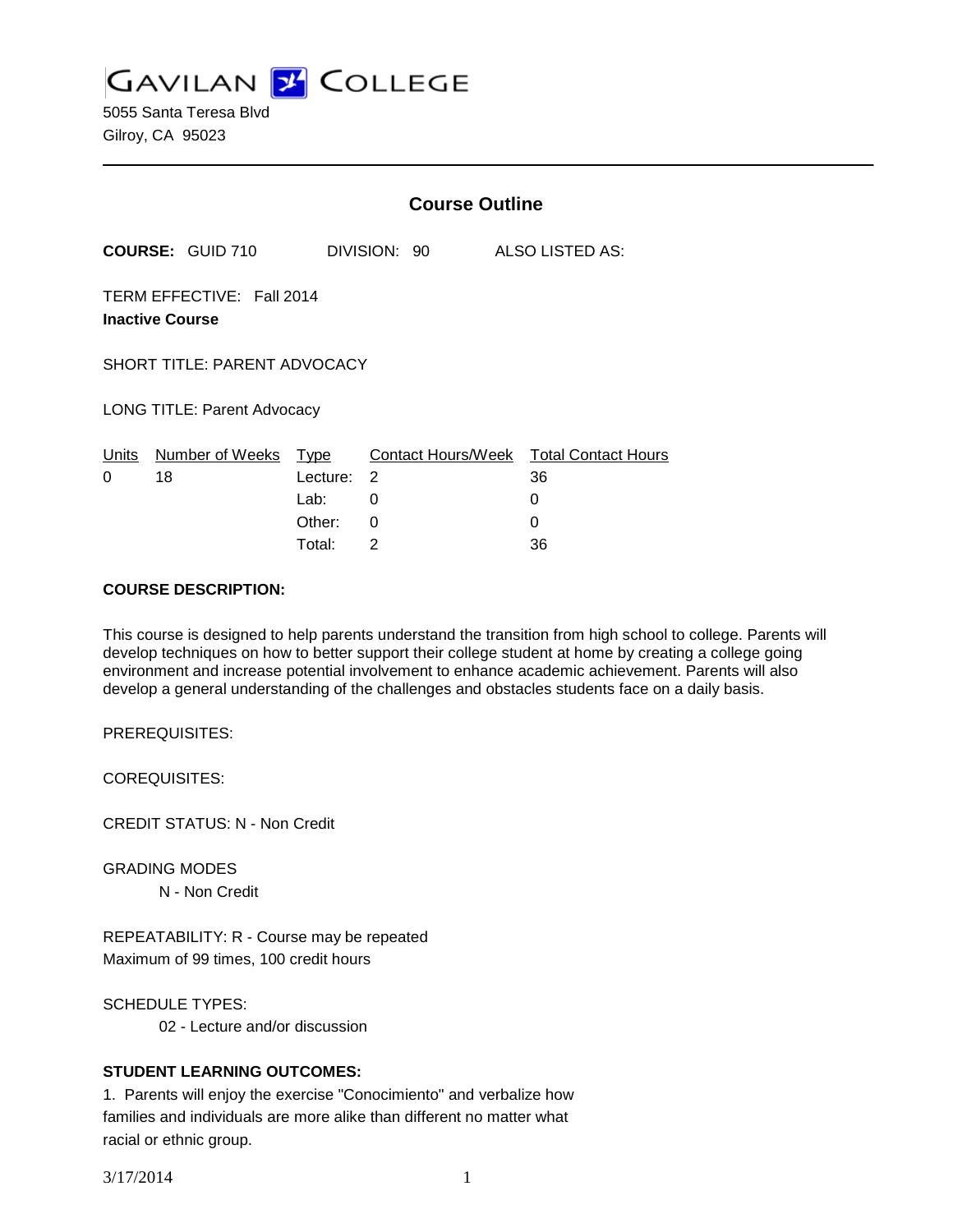ILO: 1, 4, 6 & 2

Measure: Class participation and oral responses

2. Parents as leaders in their families will clearly state 5 family and 5 individual goals that they would like to achieve in the next year.

ILO: 2, 1, 6 & 7

Measure: Class participation and oral responses

3. Parents will recognize that all families change over time and that there are general rules for this change. Parents can identify the various family stages and verbalize three unique challenges and issues for each of the family stages.

ILO: 7, 1, 2 & 3

Measure: Oral response and class participation

4. Parents will demonstrate the use of effective communication skills which will be modeled for them through roleplay and guided practice.

ILO: 1, 4, 6, 7 & 2

Measure: Roleplay

5. Parents will examine the pros and cons of students attending

college and be given a problem solving model to produce a solution that

is acceptable to all.

ILO: 7, 1, 2, & 4

Measure: Roleplay

6. Parents will participate in a forum of guest speakers from the college and identify those programs and services that will assist their students with academic and student support.

ILO: , 1, 2, 7 & 4

Measure: Class participation

7. Parents and their students will compose and organize an

educational agreement that indicates how they will support each other

through the college years.

ILO: 6, 4, 7 & 1

Measure: Written assignment and oral responses

# **CONTENT, STUDENT PERFORMANCE OBJECTIVES, OUT-OF-CLASS ASSIGNMENTS**

Inactive Course: 03/10/2014 WEEK 1 2 HOURS Introduction and overview to the class and its goals. Parents will participate in an exercise called "Conocimiento" which means acquaintance. Parents will fill out the worksheet Life's Continuum and identify a list of expectations for the family, individually and for their students. Parents will rank order the expectations based on realistic expectations and their values. Knowing their expectations and values will assist in them becoming easier to state. Parents will verbalize the values that are important to them along life's continuum. A discussion on the importance of clearing away expectations and replacing them with goals that are supported by their values is introduced. Homework assignment: Parents will discuss their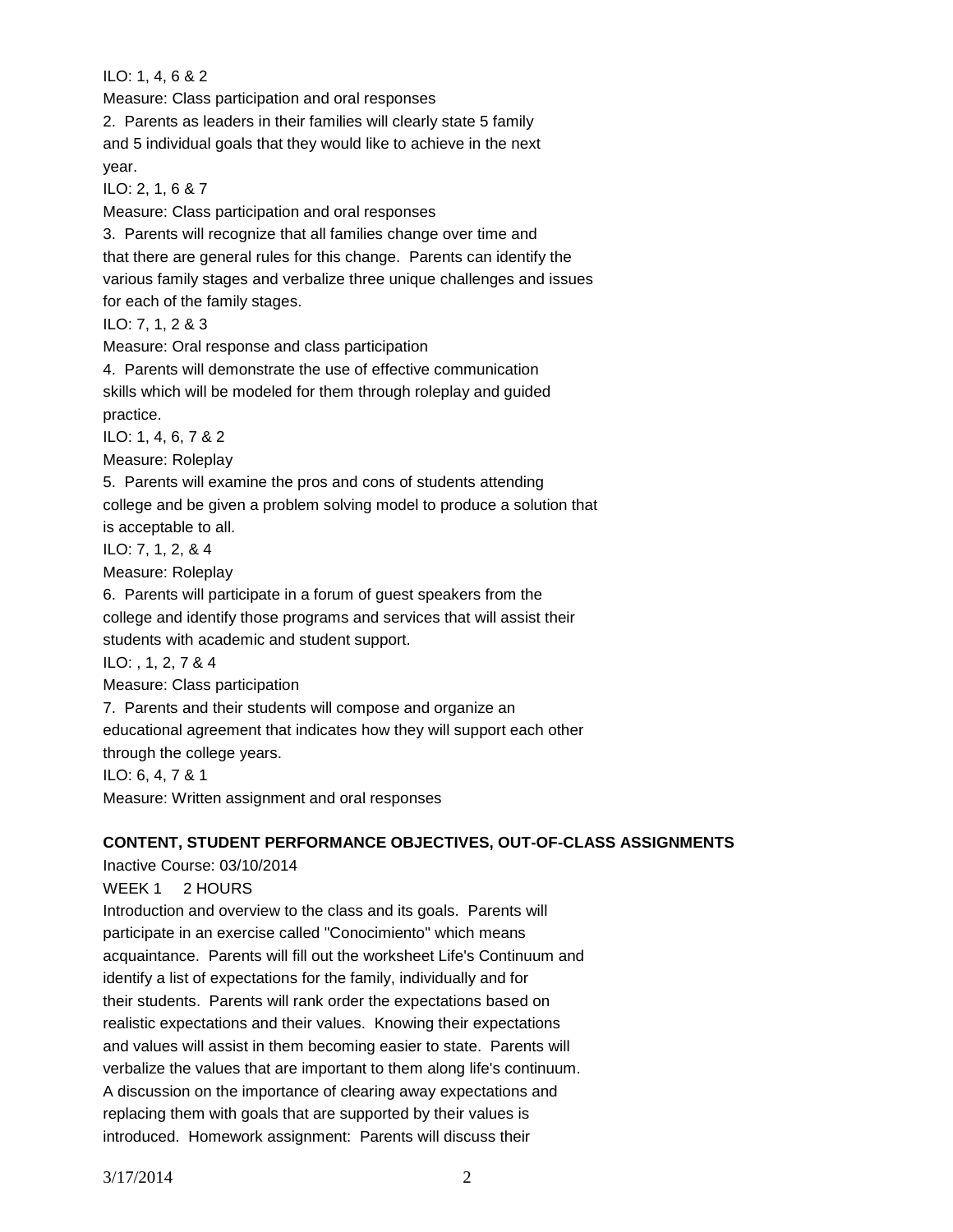individual and family expectations with their student. Students will discuss their expectations. Both will list their individual and family goals.

#### WEEK 2 2 HOURS

Parents will participate in a discussion on their roles as Leaders in their Families, Change in Healthy Families and the Family Life Cycle. Discussion topics will include "General rules for change", "Families Stages", "Rules for using outside help" and "Special family stages." Parents will be able to identify in which stage they are in and list the unique issues or concerns through the various family stages. WEEK 3 2 HOURS

This two hour lecture will focus on the importance of effective communication for successful relationships with our families and also in employment or interacting with public or private businesses. The special importance of communication skills with "congruent and incongruent messages", "I statements versus you statements" and be able to "know what you want and state what you want" will be introduced. Parents will be coached through various roleplay exercises and have the opportunity to practice these new communication skills.

## WEEK 4 2 HOURS

Parents will identify barriers to higher education for their students and begin to understand the expectations for the transition from high school to college. A handout entitled "Career Earnings by Education Level" will be examined. This handout will show that the more education one attains means more lifetime earnings. The discussion will focus on unique cultural, social or economic concerns for first generation college students and family expectations. A problem solving model is introduced for solving family problems as for many of these nontraditional college students, college can be seen as having a negative economic impact that disrupts the normal family routine. In the process parents will be able to recognize the following: 1) When they are in hard times, 2) Learn to face hard times together,

3) Discover where they want to be, and 4) Commit themselves to changing and supporting each other in order to reach agreed to goals. ?????

#### WEEK 5 2 HOURS

Guest Speakers from the college will include student services staff from Financial Aid, Extended Opportunities and Services, Counseling, TRIO, MESA, DSPS, Tutoring, Library Services and any other college support service. Academic departments will also present various disciplines and potential jobs or careers from their respective areas.

## WEEK 6 2 HOURS

Parents and their students will come together and write up a educational agreement that will indicate how each will support the other throughout the college years. Parents will identify resources that they can provide over time to support academic success. Students will also identify realistic job or career goals and resources they can commit to over time to ensure their own academic success. These